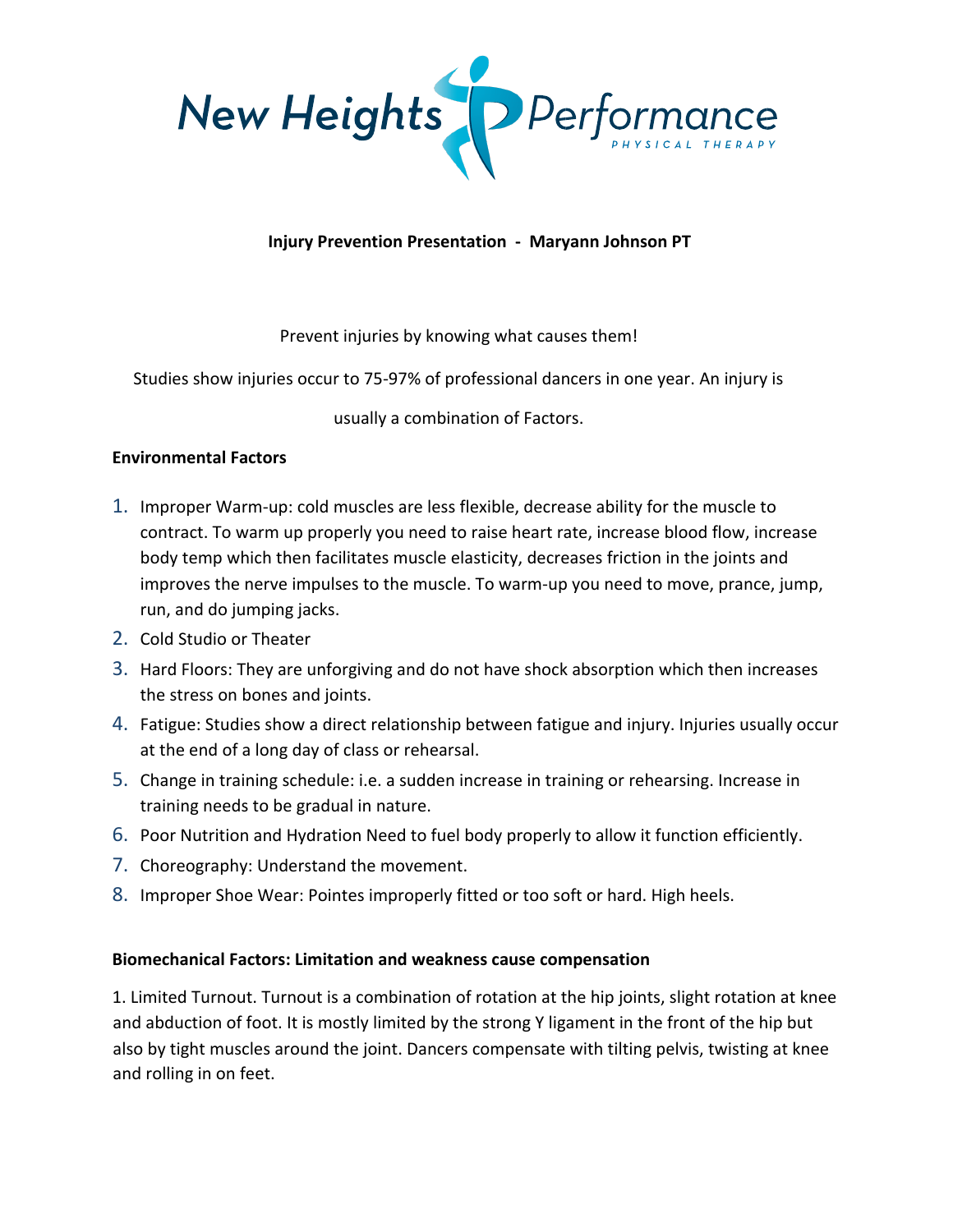

2. Limited Plantar Flexion or pointing foot at ankle. Inability to stack oneself over foot creates strain thru tendons in ankle and incorrect pelvis position.

3. Limited 1<sup>st</sup> toe flexion. This limits ability to achieve full releve.

4. Tight Heelcords. Tightness in heelcords or calf muscles is caused by poor posture, overuse with pointing foot, pointe work and jumping. A dancer then will compensate with rolling in or out on ankle.

5. Foot Type. Planus foot is a flat foot that can pronate and roll in at arch. Studies show that the stress fracture rate increases 70-80% in dancers with pronated feet and hyperextended knees. Cavus foot is a high arched and rigid foot that does not allow for shock absorption.

6. Tight back and Inability to Breathe. Tightness in back puts ribs out of position , tilts pelvis and decreases the dancers ability to rotate in hips. Poor rib position makes it difficult for a dancer to exhale completely and stabilize the pelvis.

7. Decrease core and pelvic stability. Dancers tend to over stretch which then weakens muscles stabilizing pelvis. Muscle imbalances and asymmetries can occur which causes a loss of control in the pelvis. Dancers and gymnasts tend to strengthen the superficial abdominals and they need the deep stabilizing transverse abdominus and internal obliques.

8. Growth Spurts. Discoordination and muscle tightness is very common with growth spurts which then may cause strain to the tissues.

# **Technical Problems**

- 1. Over Turnout at feet.
- 2. Improper releve

3. Anterior Tilted pelvis- causes hip impingement and increase stress on lumbar spine. Limits turnout.

- 4. Poor arabesque
- 5. Poor en pointe position
- 6. Poor control with landing jumps